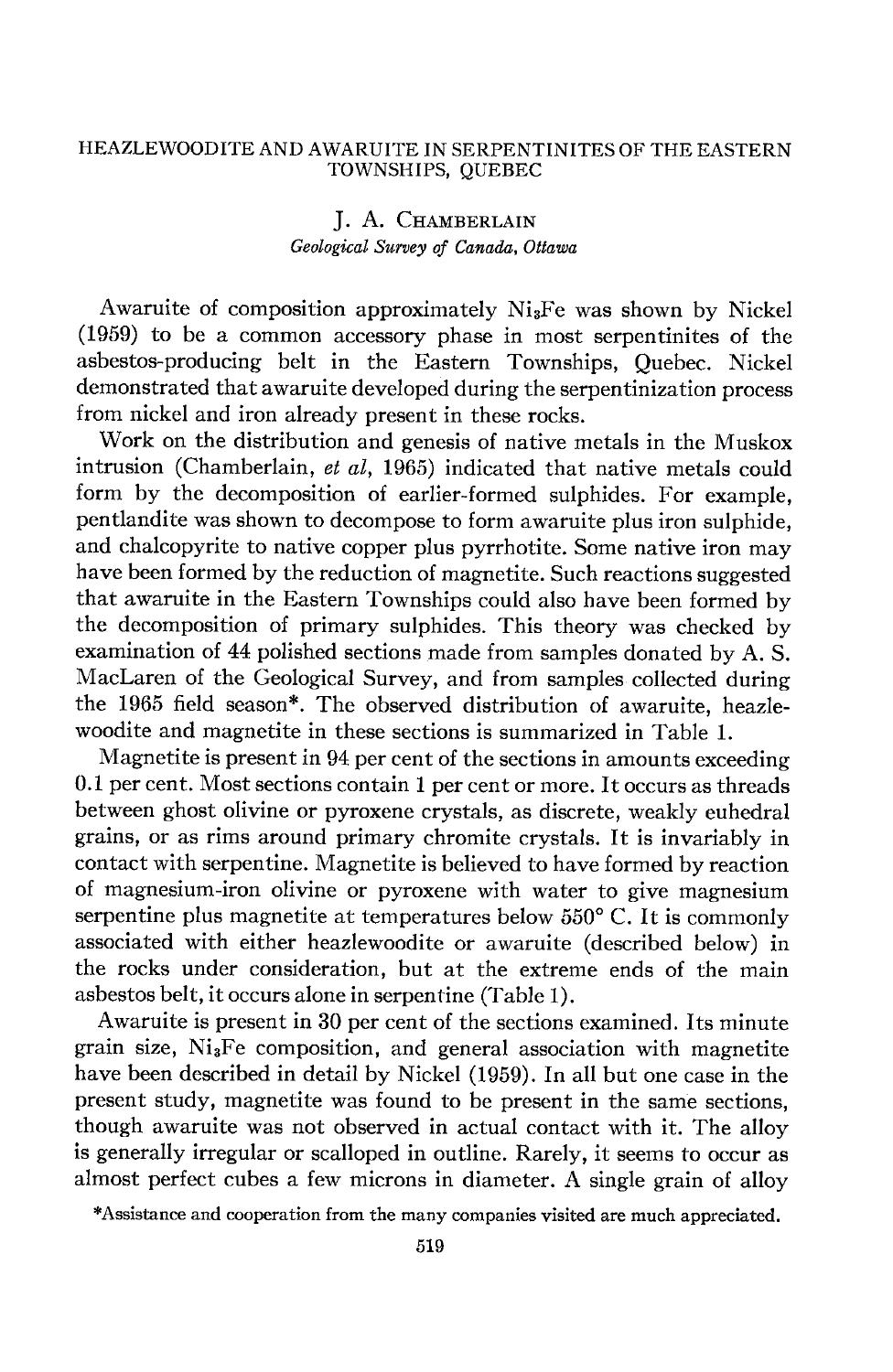| Sample No. |       | Phases present in addition to serpentine<br>Magnetite | Alloy       | Heazlewoodite | Property                 |
|------------|-------|-------------------------------------------------------|-------------|---------------|--------------------------|
| CM65-43    |       | x                                                     |             |               | Carey-Canadian           |
|            | $-44$ | X                                                     |             |               | Carey-Canadian           |
|            | -45   | x                                                     |             |               | Carey-Canadian           |
|            | $-46$ | X                                                     |             | x             | National Asbestos        |
|            | $-31$ | $\mathbf x$                                           |             | $\mathbf x$   | National Asbestos        |
|            | $-32$ | x                                                     |             | $\bf x$       | National Asbestos        |
|            | $-33$ | $\mathbf x$                                           |             | $\bf x$       | National Asbestos        |
|            | $-34$ | x                                                     |             | $\mathbf x$   | National Asbestos        |
|            | $-35$ | x                                                     |             | $\mathbf x$   | National Asbestos        |
|            | $-36$ | $\overline{\mathbf{x}}$                               |             | $\bf x$       | National Asbestos        |
|            | $-37$ | x                                                     |             | x             | <b>National Asbestos</b> |
|            | $-38$ | $\mathbf x$                                           |             | $\mathbf x$   | National Asbestos        |
|            | $-39$ | x                                                     |             | $\mathbf x$   | National Asbestos        |
|            | $-40$ | $\mathbf x$                                           |             | $\mathbf x$   | National Asbestos        |
|            | $-41$ | $\mathbf x$                                           |             | $\mathbf x$   | National Asbestos        |
|            | $-42$ | $\mathbf x$                                           |             |               | National Asbestos        |
|            | -48   | x                                                     | x           |               | Johnson (Thetford)       |
|            | $-49$ | $\mathbf x$                                           | $\mathbf x$ |               | Iohnson (Thetford)       |
| A64        | $-2$  | x                                                     | $\bf x$     |               | Johnson (Thetford)       |
| CM65-50    |       | x                                                     |             | $\bf x$       | Beaver                   |
|            | -51   | $\mathbf x$                                           |             | $\mathbf x$   | <b>Beaver</b>            |
|            | $-52$ | x                                                     |             | $\mathbf x$   | Beaver                   |
|            | $-53$ | $\mathbf x$                                           | х           |               | Beaver                   |
| A64        | $-5$  | x                                                     | x           |               | Beaver                   |
| A64        | $-4$  | $\mathbf x$                                           | $\bf x$     |               | Lac a la Truite          |
| CM65-54    |       |                                                       | x           |               | British-Canadian         |
|            | -55   | x                                                     | X           |               | British-Canadian         |
|            | $-56$ | x                                                     | x           |               | British-Canadian         |
|            | $-57$ | x                                                     | X           |               | British-Canadian         |
|            | $-58$ | $\mathbf x$                                           |             | $\mathbf x$   | Continental              |
|            | $-59$ | x                                                     |             | x             | Continental              |
|            | $-60$ | x                                                     |             | $\mathbf x$   | Continental              |
|            | $-61$ | $\mathbf x$                                           |             | x             | Normandie                |
|            | $-62$ | x                                                     |             | x             | Normandie                |
|            | $-63$ | $\bf x$                                               |             | x             | Normandie                |
|            | $-64$ | $\mathbf x$                                           |             | x             | Normandie                |
|            | -65   | $\bf x$                                               |             |               | Vimy Ridge               |
|            | -66   | x                                                     |             |               | Vimy Ridge               |
|            | $-68$ | $\bf x$                                               |             |               | Nicolet Lake             |
|            | $-69$ | $\mathbf x$                                           |             |               | Nicolet Lake             |
|            | $-25$ |                                                       |             | $\mathbf x$   | <b>I</b> effrev          |
|            | $-26$ | $\mathbf x$                                           | x           |               | Jeffrey                  |
|            | $-27$ | x                                                     | $\mathbf x$ |               | <b>Jeffrey</b>           |
|            | $-28$ | $\mathbf x$                                           | $\mathbf x$ |               | [effrey                  |
|            | $-29$ |                                                       |             | $\mathbf x$   | Jeffrey                  |
|            | $-30$ | х                                                     | x           |               | effrey                   |
| A64        | $-3$  | $\mathbf x$                                           |             | $\mathbf x$   | Jeffrey                  |

TABLE 1. HEAZLEWOODITE, AWARUITE AND MAGNETITE IN SERPENTINITES, QUEBEC

\_\_\_\_

from the Jeffrey mine (Sample CM65-30) measured almost 1 mm. across. This was the largest grain encountered in the study.

Heazlewoodite is present in 53 per cent of the sections examined. According to Table 1, heazlewoodite occurs in about twice as many sections as awaruite. This is not a true measure of its abundance relative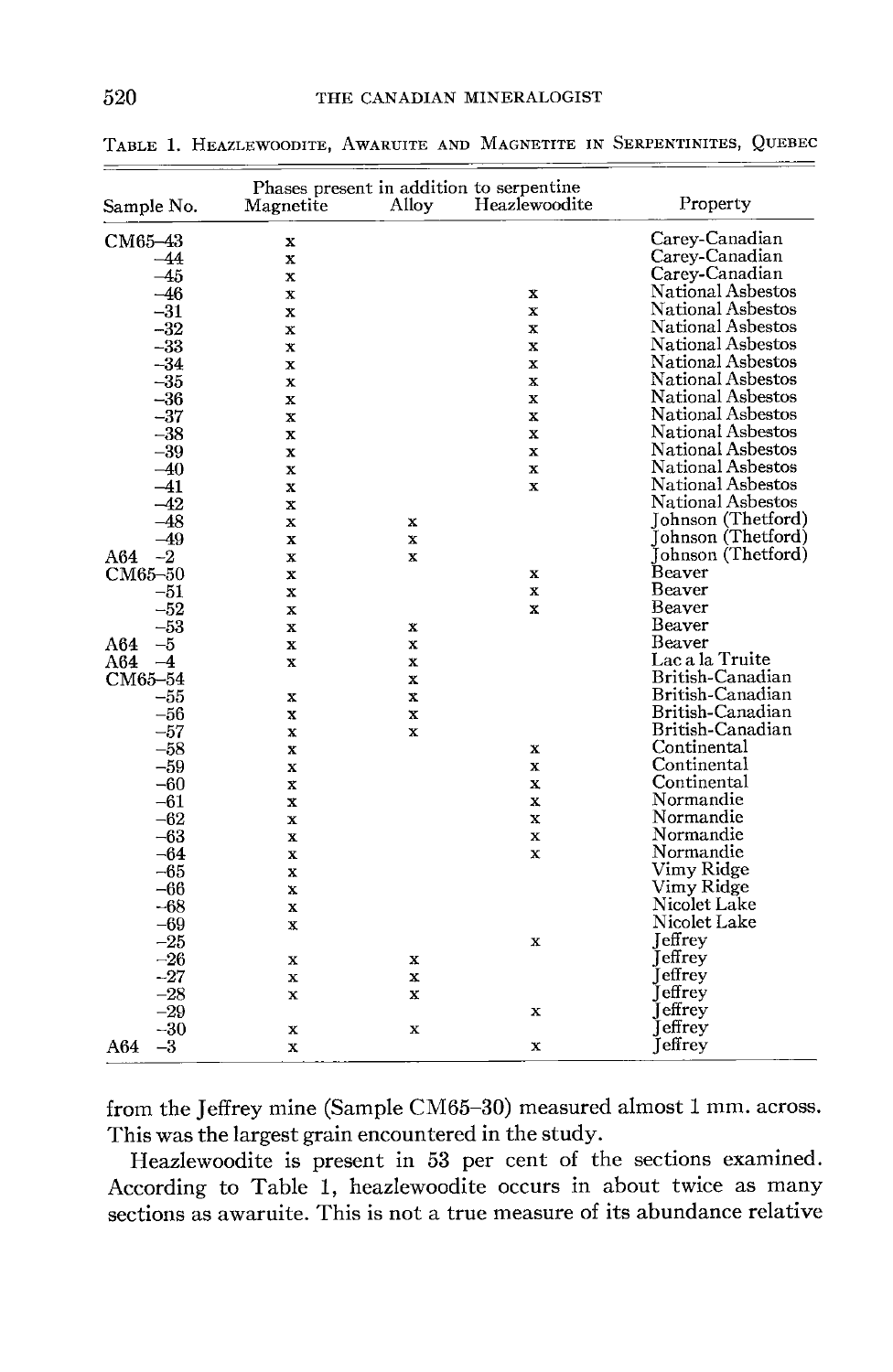to awaruite because of the uneven distribution of samples. It is, however, a common minor constituent of the serpentinites, and its average grain size of about 30 microns is more than double that of awaruite. Heazlewoodite was recognized on the basis of its cream colour and teal blue to violet anisotropism. Identification was confirmed by x-ray powder pattern. In addition, nine grains were tested for microhardness under 50 gram loads. These range from V.H. 231 to 321, with a mean of 300.

Heazlewoodite was not observed in the same sections with awaruite (Table 1). Heazlewoodite accompanies magnetite in all but 2 of the sections in which it occurs. The two phases were observed in contact in several instances (Figure 1). Textural relations suggest that heazlewoodite and magnetite formed contemporaneously and that they represent an equilibrium assemblage. Similarly, there seems little doubt that awaruite and magnetite formed contemporaneously, as indicated above. The suggestion therefore is that both heazlewoodite and awaruite formed in different zones within the ultramafic bodies as by-products of the serpentinization process. Nickel already present in the rocks almost certainly accounts for the nickel in both secondary phases. On the other hand, it



Frc. 1. CM65-59. Heazlewoodite (white) developed in magnetite (grey) within serpentine (black).